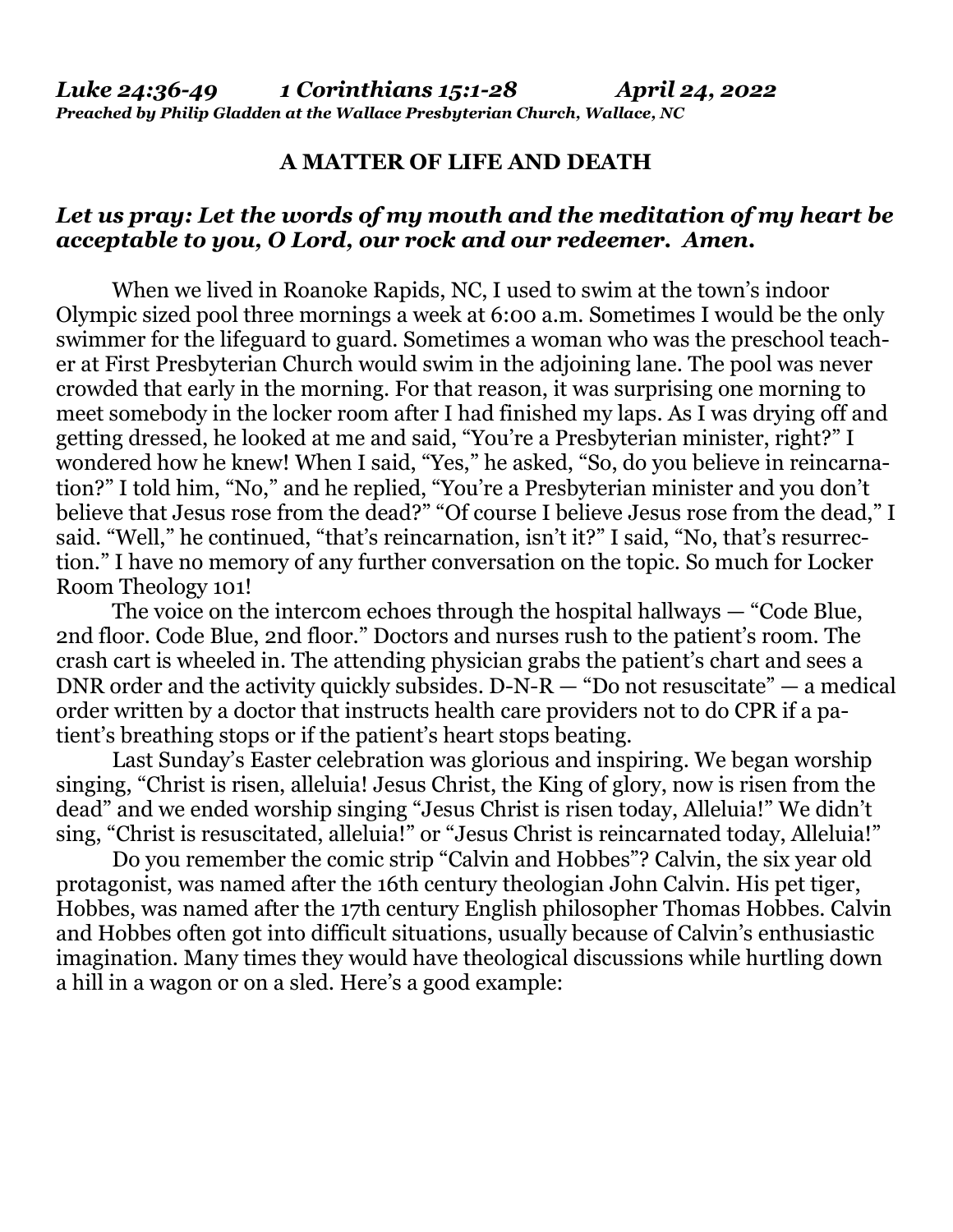

I think Hobbes is more interested in staying in this life than finding out whether or not reincarnation is real!

Reincarnation — Resuscitation — Resurrection. They sound similar and we might think, "What's the difference? They all have to do with coming back to life. What's the big deal?"

Resuscitation is defined as "the action or process of reviving someone from unconsciousness or apparent death; making something active or vigorous again."<sup>1</sup>

Reincarnation is defined as "the rebirth of the aspect of an individual that persists after bodily death — whether it be consciousness, mind, the soul, or some other  $entity - in$  one or more successive existences. Depending upon the tradition, these existences may be human, animal, spiritual, or, in some instances, vegetable."<sup>2</sup>

Resurrection, on the other hand, is defined as "a rising to life from death." While that might sound similar to Resuscitation and Reincarnation, there are two important differences. First, Resurrection is the overcoming of death or, as the apostle Paul says, "Death has been swallowed up in victory. Where, O death, is your victory? Where, O death, is your sting? The sting of death is sin, and the power of sin is the law. But thanks be to God, who gives us the victory through our Lord Jesus Christ." (1 Corinthians 15:54b-57) While someone who is resuscitated is "brought back to life," eventually that person will die again. But, as Paul also tells us, "We know that Christ, being raised from the dead, will never die again; death no longer has dominion over him. The death he died, he died to sin, once for all; but the life he lives, he lives to God." (Romans 6:9-10)

Second, Resurrection has to do with the body, not just some immortal soul or divine spark that resides within us and is freed upon death.In the Apostles' Creed we affirm our belief in "the resurrection of the body." When we think about our "body," we think about the flesh and blood and bones and muscles and cartilage and everything else that makes up our physical body. But the New Testament, especially Paul, uses the term "body" to mean everything about you — yes, your physical make-up, but also your goals, your hopes, your dreams, your attitudes, your life orientation, your personality everything that make you who you are. The "resurrection of the body" is God's "Yes!" to who you are. You matter! You aren't destined to come back again and again and again in the form of another person or animal or even vegetable in a cycle to achieve perfection. Resurrection means you are transformed — just as Jesus was transformed [think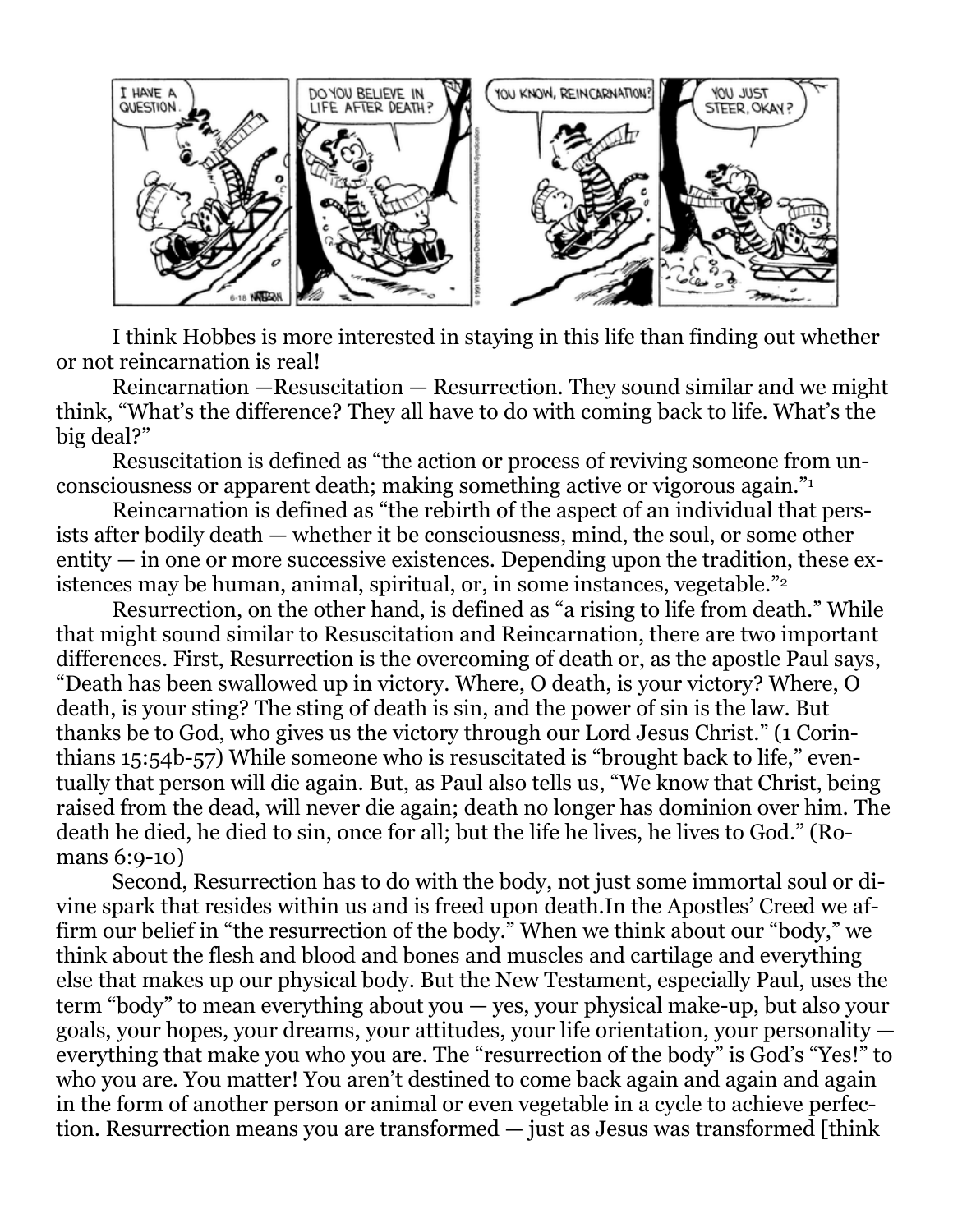about how the people who met him after death didn't recognize him, but, then again, there was something very familiar about him; then they knew him when he spoke their names or broke bread and ate fish and interpreted the scriptures and showed them his hands, side, and feet].

 The apostle Paul wrote to the Corinthian believers about the resurrection of Christ for at least two reasons, maybe three. First, it seems that some of the believers said, "Sure, Christ was raised from the dead, but what's that got to do with us?" Also, apparently there were some Corinthians Christians who, for whatever reason, thought the resurrection of believers had already happened — they had already been perfected — and this incorrect belief led to all sorts of moral and ethical and community problems in the church.

 Then there were those who, for whatever reason [and it's almost as if you can see Paul shaking and scratching his head about this one], claimed "there is no resurrection of the dead." Paul emphatically tells them, "For I handed on to you as of first importance . . . that Christ died . . . he was buried . . . he was raised on the third day" and lists the many people who met the risen Lord in person, including himself. Imagine Paul's tone of voice and attitude when he asks the Corinthians, "Now if Christ is proclaimed as raised from the dead, how can some of you say there is no resurrection of the dead?" (1 Corinthians 15:12) What Paul told the Corinthians 2,000 years ago is just as true for all of us today. If there is no resurrection from the dead, then Christ has not been raised; and if Christ has not been raised, then:

\* my preaching and our proclamation of the Easter message is in vain

\* our faith is empty and void

\* we are liars about God

\* our faith is futile, useless

\* we are still in our sins

\* our loved ones who died believing in Christ are lost

 \* and our hope in Christ, then, is limited to just this life, and that makes us the most to be pitied of all people.

That's a rather hopeless, helpless, lonely, forbidding message, isn't it?

 But, BUT, **BUT** . . . Paul says, "But *in fact* Christ has been raised from the dead." In that one statement, all of the previous statements and consequences are reversed and erased. "*In fact*" — "used to emphasize the truth of an assertion, especially one contrary to what might be expected or what has been asserted." *In fact*, Christ has

been raised from the dead. Good for Christ! But, BUT, **BUT** . . . it doesn't end with Christ — He is "the first fruits of those who have died." Or, as Paul wrote to the Roman Christians, "Therefore we have been buried with him by baptism into death, so that, just as Christ was raised from the dead by the glory of the Father, so we too might walk in newness of life. For if we have been united with him in a death like his, we will certainly be united with him in a resurrection like his. . . So you also must consider yourselves dead to sin and alive to God in Christ Jesus." (Romans 6:4-5, 11)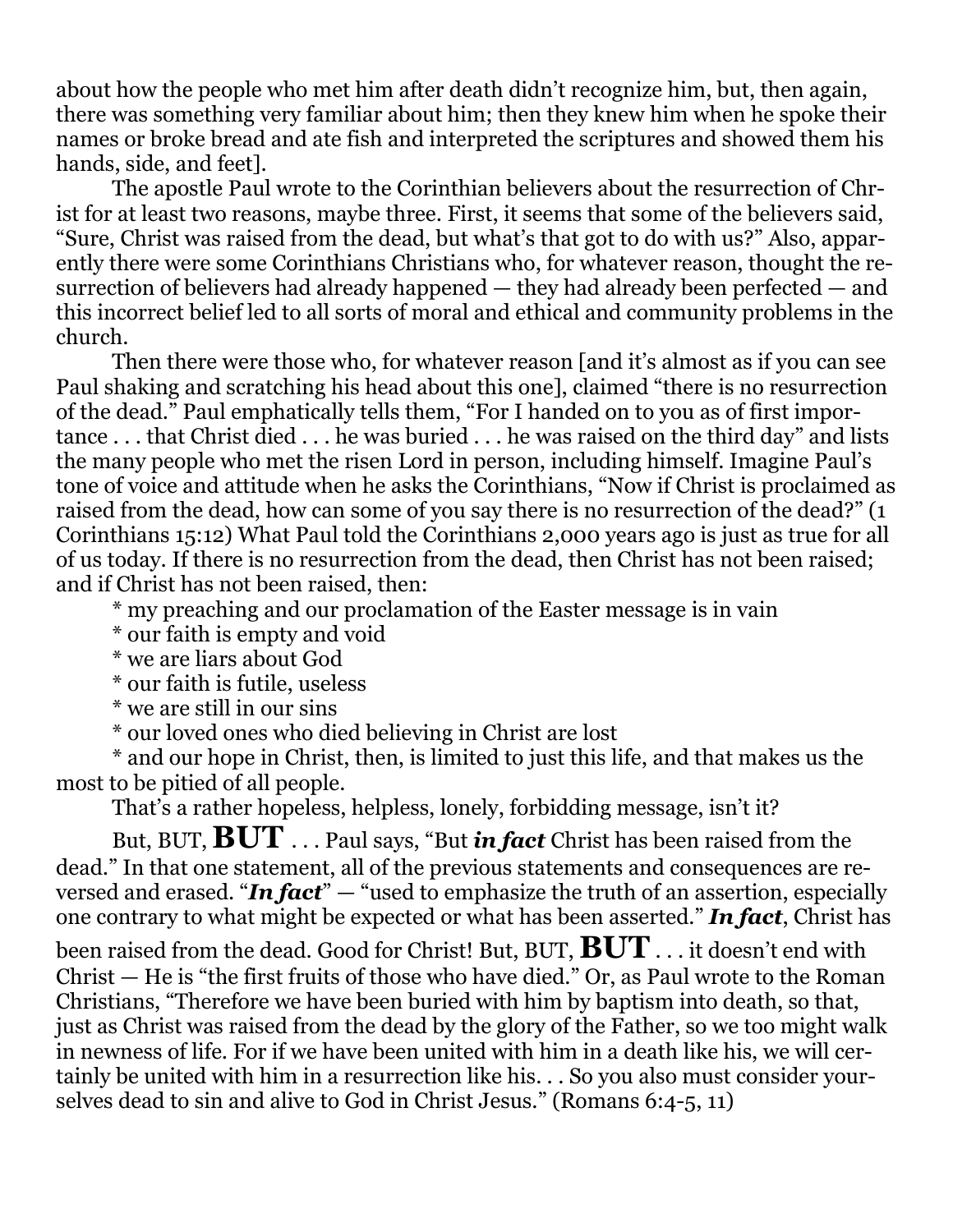It is said that the core confession of faith is that Jesus died and was raised again. As they say, it's a matter of life and death . . . or, more accurately, it's a matter of life and death and life. CollinsDictionary.com defines that phrase this way: "You are emphasizing that it is extremely important, often because someone may die or suffer great harm if people do not act immediately." That accurately describes the consequences of saying "there is no resurrection of the dead."

 We rejoiced and celebrated and sang and were inspired last Sunday in our Easter worship. It helped that we could gather together. It helped that we had all of our music together for Easter for the first time since 2019 — organ, piano, handbells, trumpets, kettle drums, choir. It helped that it was a beautiful, sunny spring day. But here are two important reminders:

 \* The meaning of Easter is not just for one day in the year. The message of Easter — "Christ is risen! He is risen, indeed!" — is the foundation of our faith, the framework for our present lives, and the promise for our future.

 \* The promise of the resurrection of the dead is not just our personal, private ticket to heaven. Christ's resurrection, which assures our resurrection some day and offers us God's power for the living of these days, is a cosmic event. The resurrection life is more than handbells and organ and piano and trumpets and kettle drums and choirs and blue skies and flowers on the cross and wonderful worship. Resurrection has to do with God's amazing power at work in the world to defeat sin and death and to usher in God's kingdom.

 Almost twenty years ago, British New Testament scholar and Anglican bishop N.T. Wright published his monumental 738 page book called *The Resurrection of the Son of God*. It is an exhaustive review of the concepts of life after death, the meaning of resurrection, the gospel accounts, Paul's letters, and other ancient and Christian writings. His concluding section is entitled "Belief, Event and Meaning." His next to last paragraph in the book reveals exactly why Christ's resurrection from the dead is, indeed, a matter of life and death.

 He writes, "No wonder the Herods, the Caesars and the Sadducees of this world, ancient and modern, were and are eager to rule out all possibility of actual resurrection. They are, after all, staking a counter-claim on the real world. It is the real world that the tyrants and bullies (including intellectual and cultural tyrants and bullies) try to rule by force, only to discover that in order to do so they have to quash all rumours of resurrection, rumours that would imply that their greatest weapons, death and deconstruction, are not after all omnipotent. But it is the real world, in Jewish thinking, that the real God made, and still grieves over. It is the real world that, in the earliest stories of Jesus' resurrection, was decisively and for ever reclaimed by that event, an event which demanded to be understood, not as a bizarre miracle, but as the beginning of the new creation. . . However dangerous this may turn out to be, it is the real world in and for which Christians are committed to living and, where necessary, dying. Nothing less is demanded by the God of creation, the God of justice, the God revealed in and as the crucified and risen Jesus of Nazareth."<sup>3</sup>

It's a matter of life and death.